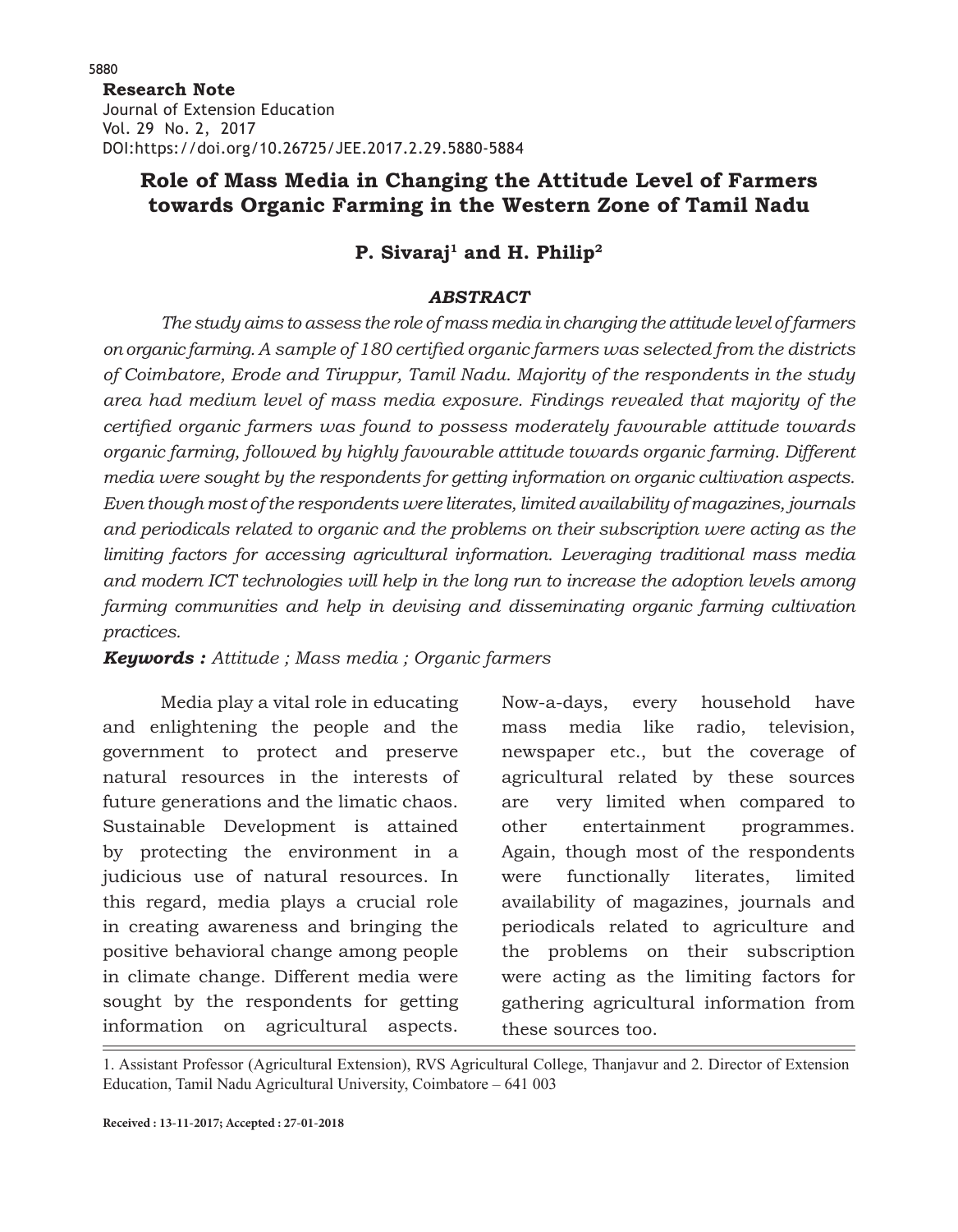Mass media play an important role in disseminating the farm technologies. Agricultural information are disseminated through magazines, newspaper, radio and television. Hence it becomes necessary to know about the level of mass media exposure.

Organic farming can be seen as an approach to agriculture where the aim is to create integrated, sustainable agricultural production systems. Conventional farming is based on the use of high yielding varieties of seeds, chemical fertilizer, irrigation water, pesticides etc. Whereas organic farming tends to satisfy the ever growing demand for food grains not only to fulfill the problem of food security but also to earn foreign exchange at the cost of environmental quality which cannot be sustainable in future.

In India, still farmers are not aware about the importance of organic farming. Promoting organic farming practices among the farming community in a large scale will be a promising strategy to face these challenges (Elavarasi and Ponnusamy, 2015). This paper discusses the role of mass media in changing the attitude of farmers towards organic farming among the certified organic farmers of western zone in Tamil Nadu.

### **METHODOLOGY**

*Ex post facto* research design was adopted for the study. The Western zone of Tamil Nadu *viz.* Coimbatore, Erode and Tiruppur districts was selected purposively, as maximum number of organic farmers have registered under the category of individual certified organic farmers. Farmers were practising organic farming in different crops like coconut, banana, pulses and turmeric in the study area. A total of 180 certified organic farmers were selected for the study. A sample size of 60 organic farmers was considered for the study in each of the districts viz., Coimbatore, Erode and Tiruppur. In each district, three blocks were selected and in each block 20 certified organic farmers were selected through purposive random sampling method. A comprehensive semi structured interview schedule covering all aspects of organic farming practices was prepared. Each of the selected certified organic farmers were contacted personally and interviewed. The data collected were subjected to statistical analysis to get inferences.

5881

#### **FINDINGS AND DISCUSSION**

#### **Mass Media Exposure**

It was found that more than half (52.22 %) of the certified organic farmers possessed medium level of mass media exposure followed by high (28.33 %) and low (19.45 %) levels. Certified organic farmers were found to be habituated readers of farm magazines like *Uzavarin Valarum Velanmai* which is published from Tamil Nadu Agricultural University, TV programmes and radio talks. Likewise listening to agricultural programmes in *Doordarshan* and other commercial television channels also motivated them to adopt organic farming. Moreover,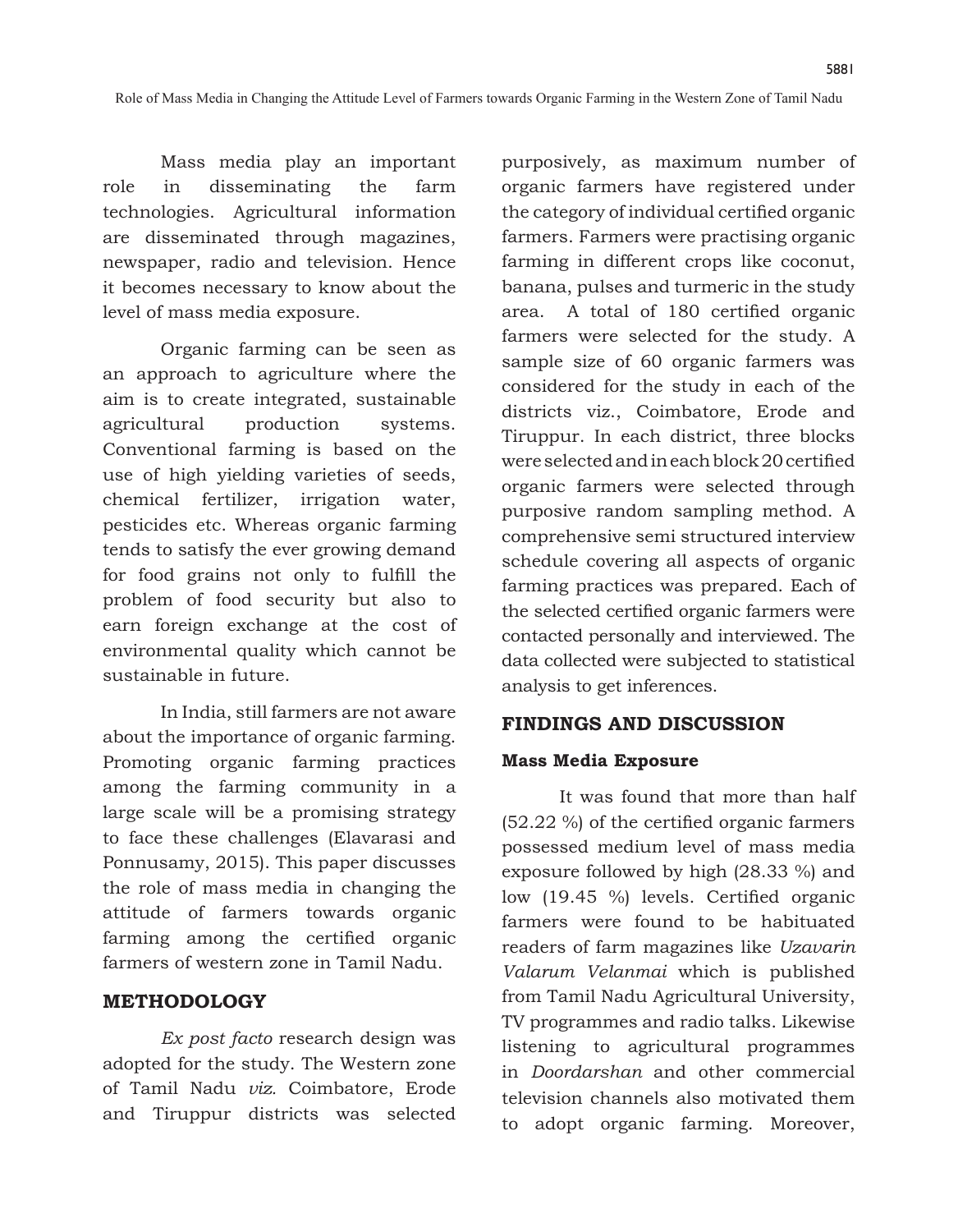newspapers have been publishing organic farming articles highlighting the importance of organic cultivation, marketing and success stories in regional

languages. This might be the reason for medium to high level of mass media exposure among the certified farmers.

## **Table 1. Distribution of the Respondents according to their Different Source/ form of Mass Media**

n= 180

| S1.<br>No. | <b>Particulars</b>              | <b>Certified organic farmers</b> |                     |              |
|------------|---------------------------------|----------------------------------|---------------------|--------------|
|            |                                 | <b>Regularly</b>                 | <b>Occasionally</b> | <b>Never</b> |
|            | Listening to agricultural       | 51.11                            | 26.68               | 22.21        |
| 1.         | programmes in radio             | (per cent)                       | (per cent)          | (per cent)   |
|            |                                 | 66.67                            | 31.11               | 2.22         |
| 2.         | Reading newspapers              | (per cent)                       | (per cent)          | (per cent)   |
|            | Reading farm magazines and      | 47.78                            | 37.78               | 14.44        |
| 3.         | journals                        | (per cent)                       | (per cent)          | (per cent)   |
|            | Reading leaflets/ folders/      | 33.34                            | 41.66               | 25.00        |
| 4.         | pamphlets                       | (per cent)                       | (per cent)          | (per cent)   |
|            | Viewing agricultural programmes | 75.55                            | 22.22               | 2.23         |
| 5.         | in TV                           | (per cent)                       | (per cent)          | (per cent)   |
|            |                                 | 60.00                            | 28.88               | 11.12        |
| 6.         | Attending agricultural meetings | (per cent)                       | (per cent)          | (per cent)   |
|            |                                 | 47.77                            | 38.89               | 13.34        |
| 7.         | Demonstrations                  | (per cent)                       | (per cent)          | (per cent)   |
|            |                                 | 32.22                            | 41.66               | 26.12        |
| 8.         | Attending field days            | (per cent)                       | (per cent)          | (per cent)   |
|            |                                 | 27.77                            | 38.89               | 33.34        |
| 9.         | Watching agricultural films     | (per cent)                       | (per cent)          | (per cent)   |
| 10.        | Viewing exhibitions             | 75.55                            | 16.67               | 7.78         |
|            |                                 | (per cent)                       | (per cent)          | (per cent)   |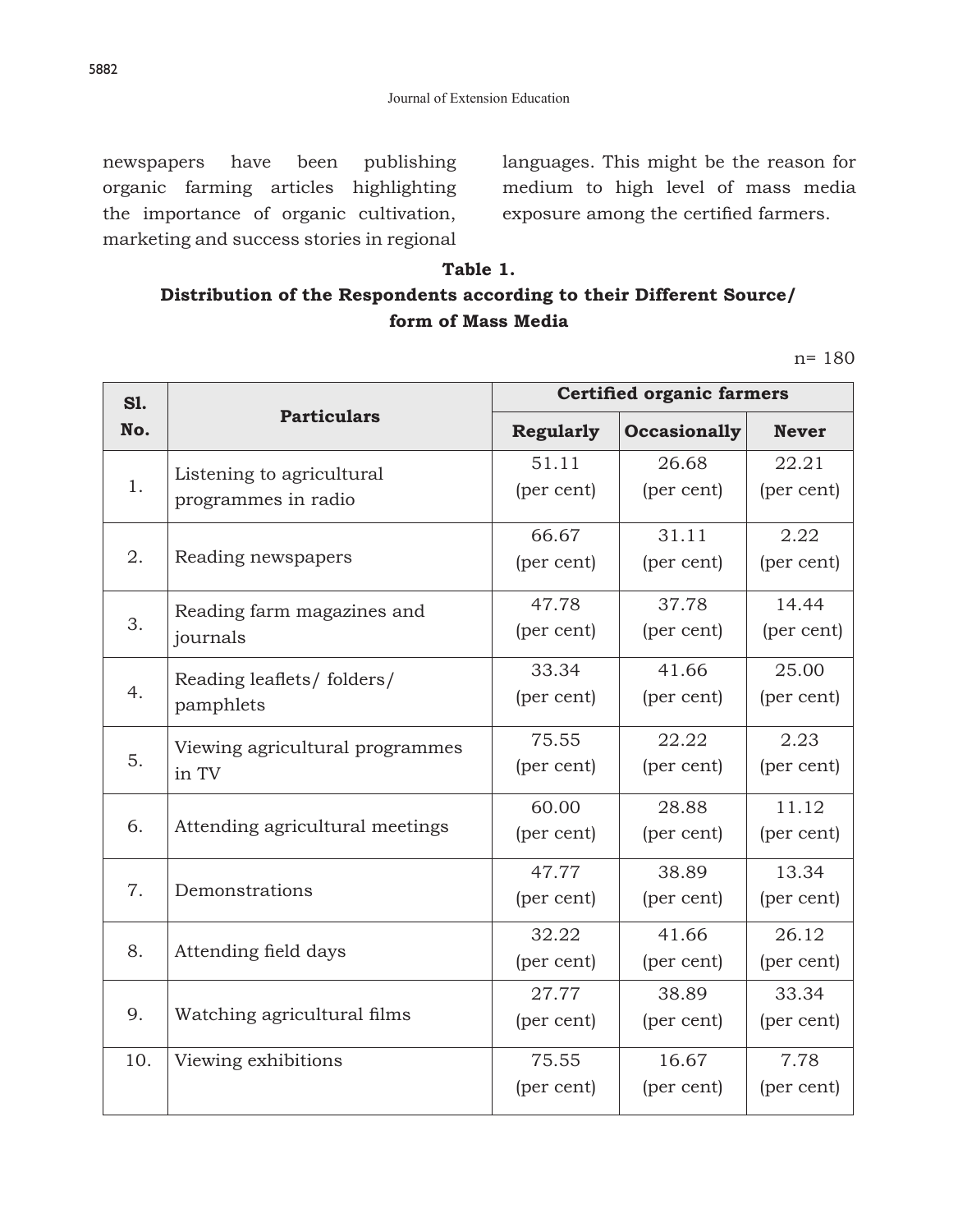From Table 1 it is revealed that majority (51.11 %) of the respondents are regularly listening to agricultural programmes in radio. The farmers were listening to radio programmes predominantly during evening hours. From the result we infer that radio is still one of the powerful media used by the farming community. Majority (66.67 %) of the respondents were reading newspapers regularly followed by occasionally (31.11 %) and never (2.22 %). The farmers mostly read the regional news papers for agricultural information. Nearly half (47.77 %) of the respondents regularly read farm magazines and journals to know the recent agricultural technologies, success stories and new trends in agriculture. The farm magazines such as *Uzhavarin Valarum Velanmai* of TNAU, *Pasumai Vikatan & Uzhavar Osai* (All Tamil farm magazines) were subscribed by the respondents. Moreover, 41.66 % of the occasionally reading leaflets, folders and pamphlets for form information.

Table 1 shows larger difference in viewing agricultural programmes in TV. Majority (75.55 %) of the respondents were regularly viewing agricultural programmes in TV. The agricultural programmes broadcast by *Doordarshan* and Makkal TV were mostly viewed by the respondents.

## **Attitude of Farmers towards Organic Farming**

It could be inferred from Table 2 that majority (70.00 %) of the certified organic farmers were found to possess moderately favourable attitude towards organic farming, followed by highly favourable (18.33 %) and less favourable (11.67 %) attitude towards organic farming.

#### **Table 2.**

# **Distribution of Respondents according to Attitude towards Organic Farming**

 $(n=180)$ 

5883

| S1.<br>No. | Category                 | <b>Number</b> | Percen<br>tage |
|------------|--------------------------|---------------|----------------|
| 1.         | Less favourable          | 21            | 11.67          |
| 2.         | Moderately<br>favourable | 126           | 70.00          |
| 3.         | Highly<br>favourable     | 33            | 18.33          |
|            | Total                    | 180           | 100.00         |

Majority (70.00 %) of the organic farmers had moderately favourable attitude towards organic farming. The mass media exposure helps the farmers in understanding the nature of organic farming & its importance. Moderate to higher level of mass media exposure could be the probable reason for the farmers to possess moderate to highly favourable attitude towards organic farming.

In conclusion, limited sources of mass media coverage information related to organic cultivation and importance, hindered not only the attitude level of the respondents but also adoption level